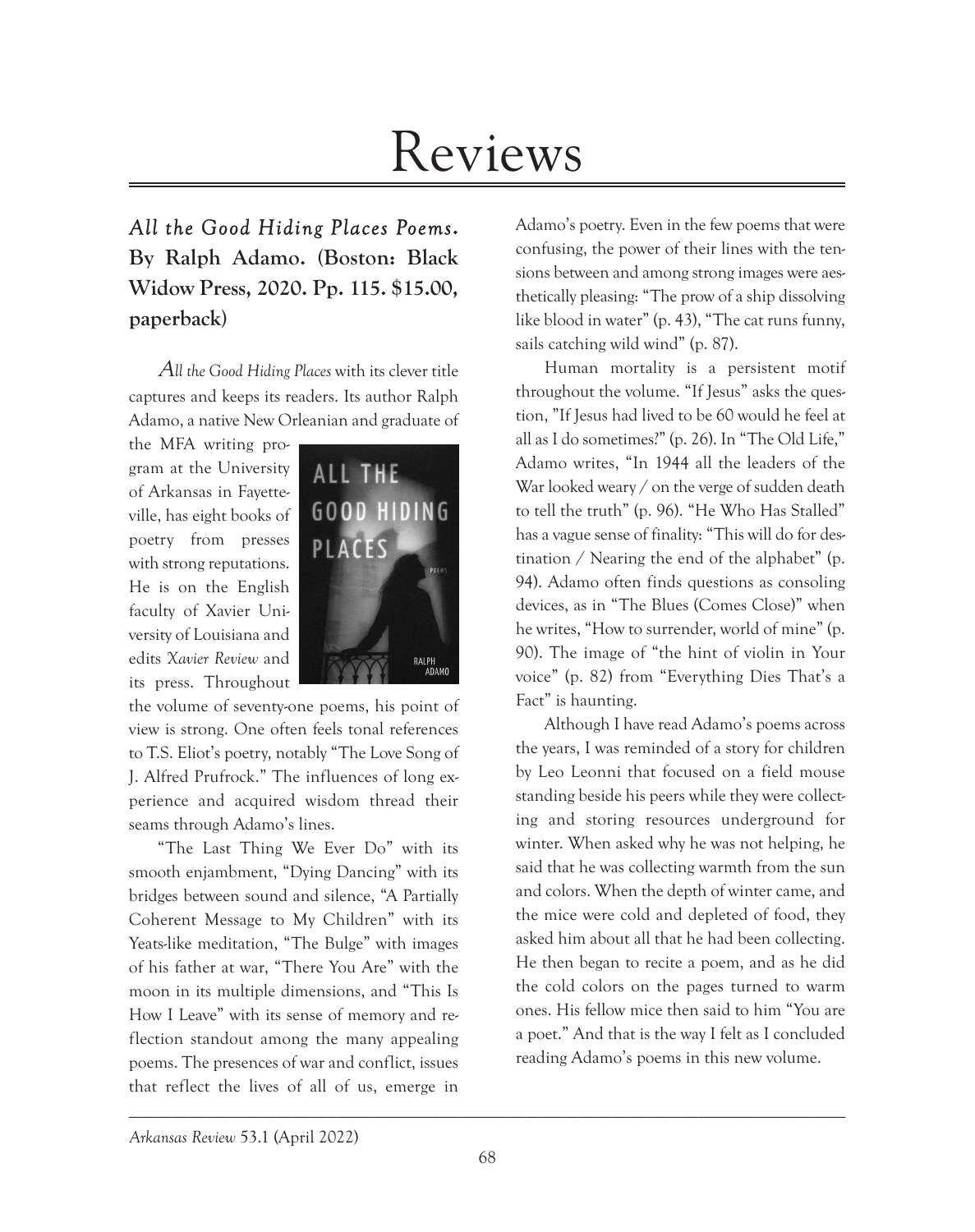--Thomas Bonner, Jr.

# **AVAVA**

*City of a Million Dreams: A History of New Orleans at Year 300***. By Jason Berry. (Chapel Hill, NC: University of North Carolina Press, 2021. Pp. 5 + 412, acknowledgments, notes, index. \$22.00, paper)**

New Orleans is an enchanting city that is as misunderstood as it is mythologized. Its rich history has attracted the attention of countless scholars, while its vibrant music scene continues

to influence performers. Without question, the Crescent City is a special place. Investigative reporter Jason Berry, who is best known for his role in exposing the sexual abuse scandal in the Catholic Church, grew up in New Orleans. His connection to the city thus



extends beyond the transient interest of many chroniclers as he possesses a deep passion for the place and its people. Berry's *City of a Million Dreams* attempts to capture the essence of this great American city as only an insider can by tracing the development of New Orleans from its 1718 founding to the present.

Berry's incredible story-telling skills are on display throughout as he ranges over the city's story. He is that rare author who can transport readers to a different time and place them at the center of historical events. Along the way, readers

meet such famous figures as Jean-Baptiste Le Moyne, Sieur de Bienville the founder of the city, Andrew Jackson the hero of the battle of New Orleans, and Michael White the scholar and musician. Berry focuses his narrative on the people of the city he loves. In many ways, the title of the book promises something that the work never delivers. *City of a Million Dreams* begins as a standard history by exploring the early settlement in New Orleans and the struggles under French and Spanish rule to keep it afloat. As the story advances to the events surrounding the Louisiana Purchase and the city coming under American rule, the narrative shifts direction. Gone are efforts to follow a strict chronology that hits the highpoints of the city's development. Instead, Berry focuses on important, yet often overlooked New Orleanians, who embody the spirit of the city, especially its prominent cultural icons. Berry would argue that grasping the essence of the city requires understanding the music and the people who made it, along with the faith traditions that kept it all together.

Berry reminds readers that New Orleans has always been a city unlike any other in North America. Nestled on the frontier of France's "New World" endeavors, New Orleans developed a cosmopolitan flair owing to its commercial and strategic importance despite its emergence in a provincial backwater. Throughout its history, Native Americans and those of European and African descent worked, fought, and died in the city, creating an unrivaled cultural mélange. Even following the arrival of Anglo-Americans by way of the Louisiana Purchase, the city retained its distinctiveness. He highlights the peculiar racial dynamic of the city that is illustrated, for example, by the nineteenth-century presence of both a free and an enslaved black population existing side-by-side within the context of a political establishment devoted to white supremacy. It is out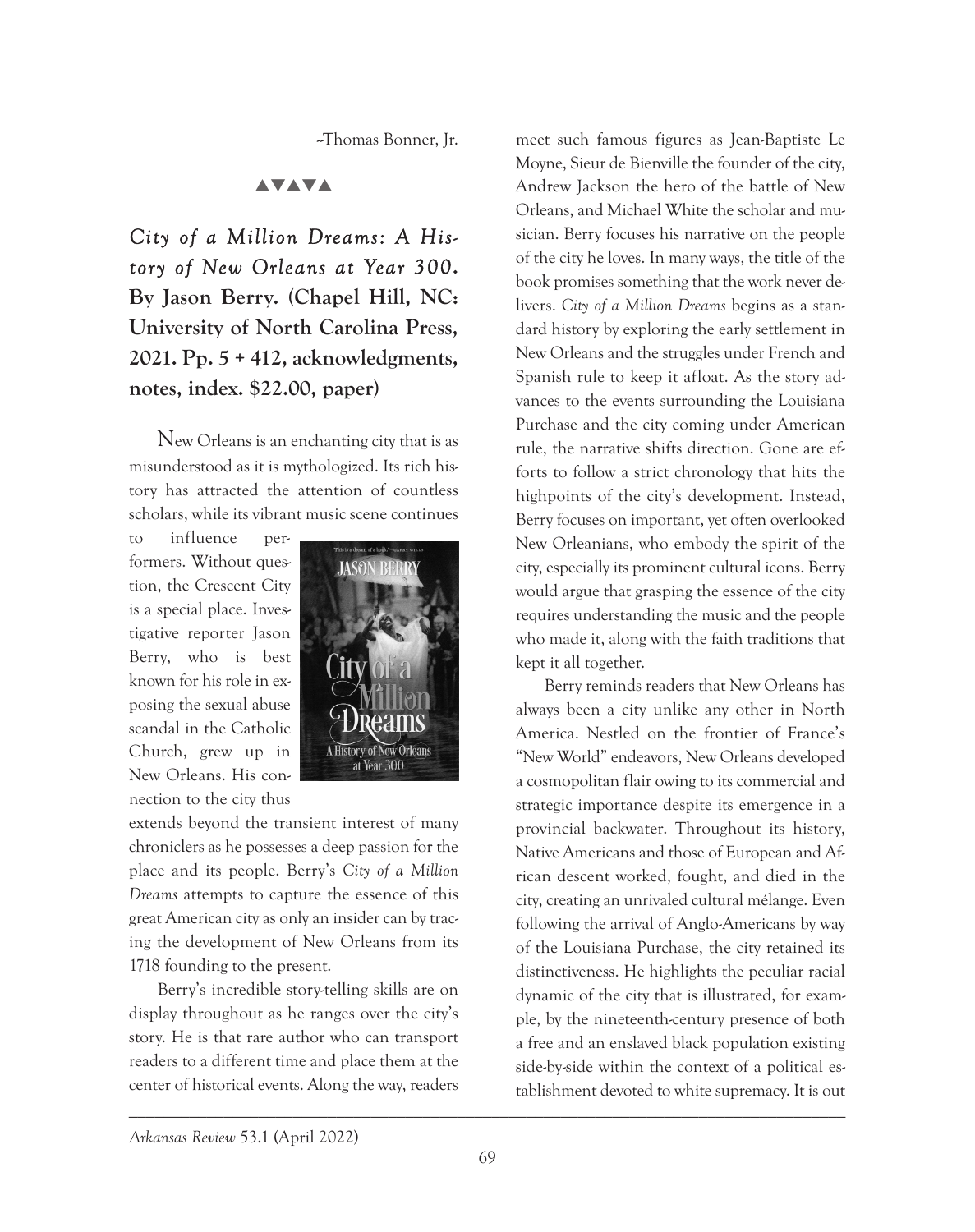of this milieu brought about by decades of interracial exchange, that the city of New Orleans developed its distinctive religious and musical styles. This melding of old and new worlds across racial lines represents the soul of the city. Berry privileges the African American voice since theirs were always the most numerous and the culture they created the most long-lasting. By making their story the heart of his narrative, Berry ensures that those who are often overlooked in more "traditional" histories of the city are not forgotten. Berry tells the history of the city through the music following such well-known figures as Louis Armstrong and "Buddy" Bolden and lesser known yet equally important players such as George Lewis and Danny Barker. The author also introduces readers to the spiritual leaders of the city, such as Mother Catherine Seals and Sister Gertrude Morgan, all of whom helped keep the city's often impoverished and oppressed black citizenry buoyant through seemingly endless trying times. Indeed, it is in this aspect of the story-telling where Berry shines. His ability to capture the robust African American cultural influence in the city that found expression in jazz funerals, second line parades, the Zulu mutual Aid Society, and the music scene that moved it all is remarkable. It is no surprise that mid-way through the writing of this book, Berry began work on a documentary film that shares the same name, *City of a Million Dreams*. Not surprisingly, music is its central focus as well.

*City of a Million Dreams* is a colorful examination of many New Orleans legends. Music lovers will delight in the discussions of the city's famous jazz and blues legends, just as those interested in the syncretic religious tradition that developed in the city will find much of interest in Berry's work. In short, this book promises to keep those fascinated by the city's diverse cultural expressions avidly turning pages and looking for

more. Those more engrossed by political and economic themes, however, will be disappointed by the peripheral role Berry assigns such topics. Likewise, the absence of contextual detail as the author navigates across decades of history with hardly a reference to anchor the narrative in time will try the patience of those who prefer their history to follow a tight chronology. Although marketed to a general audience, Berry's account assumes a depth of knowledge regarding the city's history that many casual readers might not possess. The absence of substantive commentary on the larger historical forces that acted on the city will be disconcerting to those who picked up this book because of its promise to provide a detailed history of the city at three-hundred years. Despite its occasional breezy approach to the subject, *City of a Million Dreams* is worth a look.

--Keith Finley

#### **AVAVA**

*Forty Days and Forty Nights***. By Amber Edwards and Justin Scott. (Lafayette, LA: University of Louisiana at Lafayette Press, 2021. Pp. 366. \$20.00 paper)**

F*orty Days and Forty Nights* is a novel of the Mississippi River and a rare joint venture of two of America's renowned storytellers, Amber Edwards and Justin Scott. Edwards has directed, produced, and written nineteen



*Arkansas Review* 53.1 (April 2022)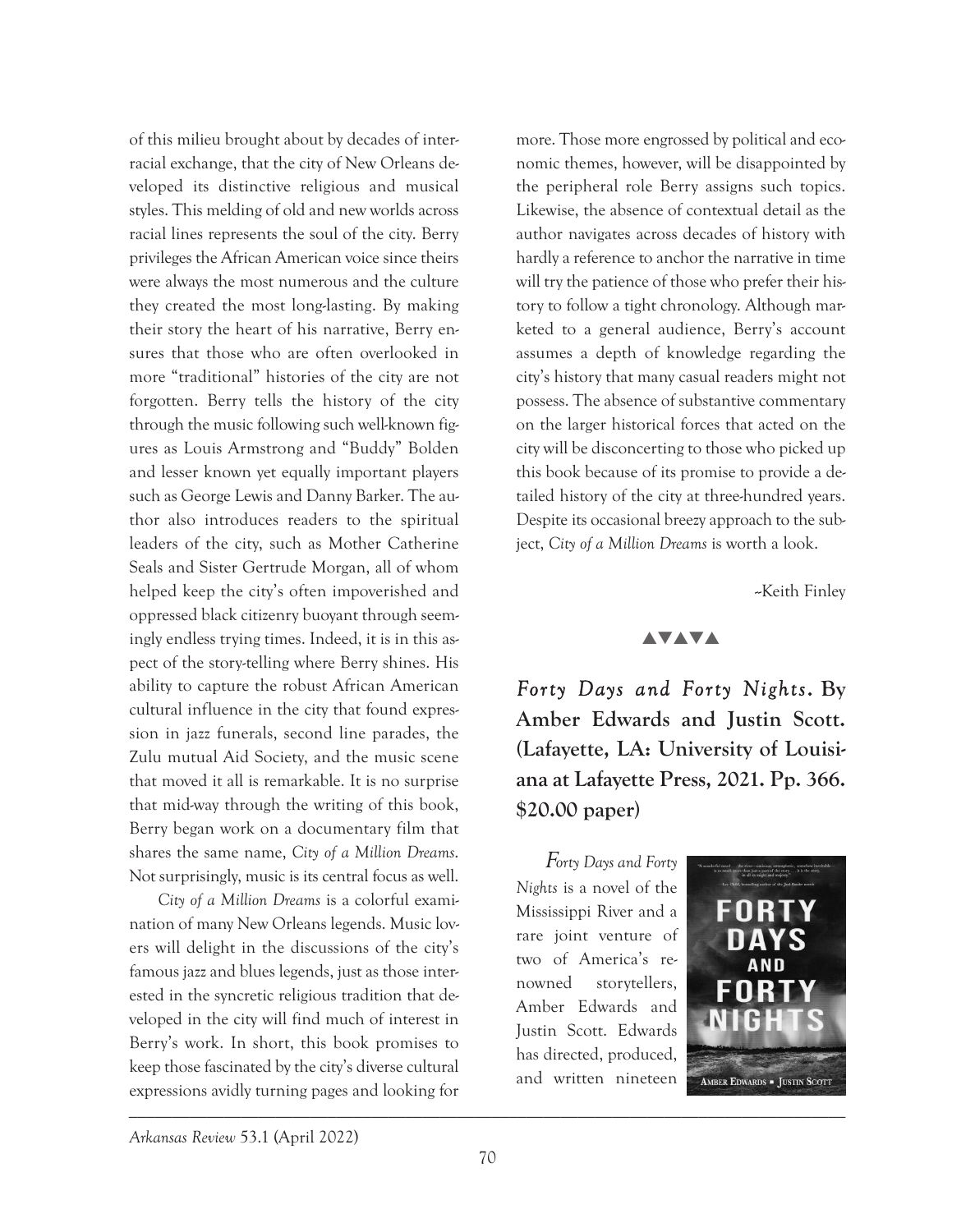national PBS documentaries and one theatrical feature. Scott, twice nominated for MWA Edgars, has written thirty-seven novels and collaborated with Clive Cussler on the Isaac Bell series. This literary power couple reportedly had a blast working on this novel, and readers will need to fasten their seat belts as they fly with Clementine Price down the Mississippi River in this hard-charging political action thriller. Price's small volunteer army faces down a wealthy domestic terrorist as he hopes to create a white homeland in the Delta and lead America into its second Civil War.

Clementine Price was raised on a farm near Tomato, Arkansas. Her family worked the rich alluvial soil for four generations. After tending to daily chores and helping raise her brothers, Clementine spent hours each day outside and unsupervised—blasphemy according to today's child-rearing handbook—yet it was precious time spent bonding with the soils and the trees and the smells and the wind whipping off the river. This land had become like the blood pulsating through her veins, giving her life and breath and a reason to drive on. She studied the river carefully, full of questions about why it behaved as oddly as it did, and this curiosity landed her at West Point studying hydraulic engineering and river science.

The farm flooded every year. Six times the Prices had to evacuate to higher ground. The Great Flood of 2008 swallowed up the place for the final time, and Clementine's heroism in getting her family out of harm's way, along with her years of accumulated practical wisdom, was not lost on Colonel Robert Garcia, commander of the US Army Corps of Engineers Memphis District. Garcia hired Ms. Price, an Army veteran, as his adjutant. A decade later, Clementine replaced Garcia as he moved up the ladder to take control of the New Orleans District of the Corps.

As Ms. Price was settling into her new job in Memphis, she was confronted with the crisis of her lifetime. The villain she faced was frighteningly real: White Supremacy 3.0–rich bigoted men flush with cash, hiding in plain sight, ready to make the white ethnostate a reality.

The face of evil in the story is Nathan Flowers, whose biography overlaps in spots with that of Clementine Price. As Ms. Price prepared to flee the 2008 flood, Flowers was about ten miles away, an Arkansas Department of Corrections inmate humping sandbags up to the top of a tall levee. Standing on the levee, taking in the surging river, Flowers spotted a runaway boat that happened to float tantalizingly close to his position. Sensing an opportunity, Flowers jumped aboard and believed for a while that he was a free man. ADC caught up with him, returning him to prison to serve a sentence lengthened by his foolish attempt to escape.

In prison, Flowers learned all the skills he would need to eventually become a megapastor at Hilltop, his community church and ministry constructed on the land where Clementine Price's family farm once stood. He worked hard at the prison library, becoming an ordained minister and earning a Bachelor of Science degree. He found God through Mary Kay Blankenship, a visiting pastor at the prison. He also found God as he joined a white supremacist gang called Pure Dominion. The gang was about survival, of course, but he also ingested the gang's bloodline religion, which was like a virus that he could never quite get rid of. It taught that Aryans were the descendants of the lost tribes of Israel, God's chosen people. The religion would take root in his mind and heart, and he would be a silent believer in the doctrine after prison, even while constructing his more mainstream megachurch. Flowers's public persona at Hilltop was that of an everlasting do-gooder who was surely going to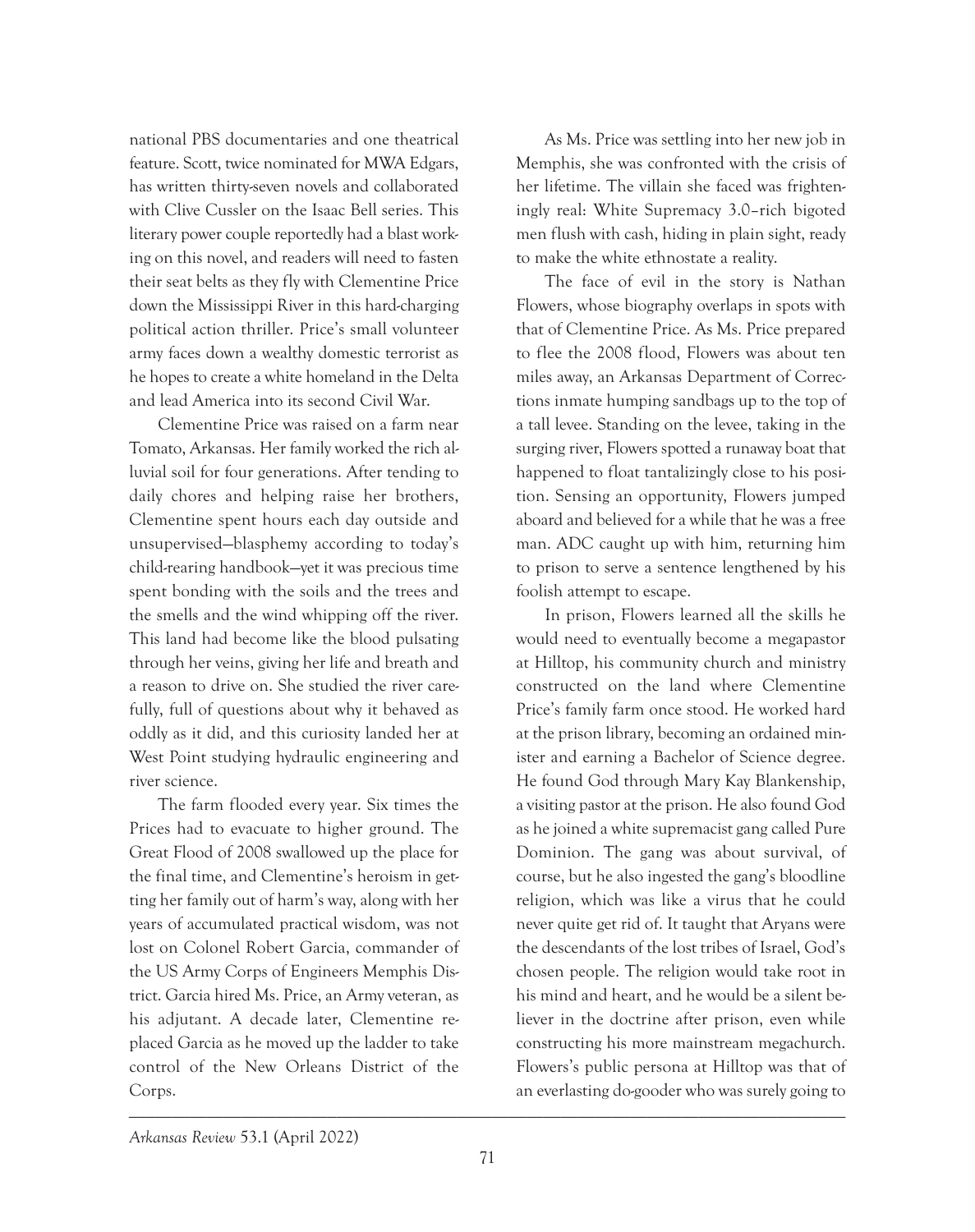heaven for the selfless community work performed there.

Flowers is the evil genius in this novel due to his ability to work synergies in concepts that most of us find to be opposed and incompatible, for example, love/hate. Love builds congregations. Love builds fellow feeling between congregants and between those worshippers and the pastor. Hate attracted big donors, silent bigots, who paid the bills. Hate helped with cash flow and fundraising and allowed Flowers to dream of bigger projects than Hilltop. Hatred allowed space in Flowers's mind to use an epic forty-day flood as an opportunity to establish a new white nation in the Delta called Alluvia, leaving the USA divided into Eastern and Western states. Flowers saw no need to separate rival ideas in his mind; they worked together to serve a greater good.

When Flowers springs his plan for the ethnostate, Clementine Price counters with a small citizen army to resist. The fighting eventually narrows down to the novel's two central characters. The battle is not just about race or religion or America's future; it is also a deeply personal battle over who's family would lay claim to the legacy of the place in the Delta once known as Tomato, Arkansas.

The most chilling aspect of this book is the thought that certain depictions in it may someday become real news. Weather is out of control, so forty consecutive days of rain can no longer be laughed off as an outdated Biblical myth. There are rich bigots around, dreaming for a white ethnostate and waiting for their moment to pounce, whether it be in a flood or other emergency. Militia groups and racist inmates would savor their role as norm enforcers in the new State. I'd be worried if not for this: out there somewhere there's a real-life Clementine Price ready to fight back.

--Stan Weeber

#### **AVAVA**

*Embattled Freedom: Journeys through the Civil War's Refugee Camps***. By Amy Murrell Taylor. (Chapel Hill, NC: University of North Carolina Press, 2020. Pp. 368, acknowledgments, notes, bibliography, index. \$24.95, paper)**

Amy Murrell Taylor's *Embattled Freedom* looks at the impact of life in Civil War refugee camps on the Black refugees who fled to them during the war. In a broader sense she touches

on the question of Black agency during that conflict. In doing so she address a topic that has been considered over time by numerous historians, both past and present. W. E. B. DuBois is generally considered the first modern historian to ad-



vance the concept of Black agency during the Civil War. In his *Black Reconstruction in America* (1935) he confronted the traditional narrative of slave passivity to insist that Blacks played an active role in securing and then determining the character of their freedom. Since then, historians have examined a variety of aspects of that agency, including such topics as slave resistance within the Confederacy and the role of Blacks as soldiers in the Union Army. It was, however, Willie Lee Rose's *Rehearsal for Reconstruction* (1976) that first examined life in the camps created on the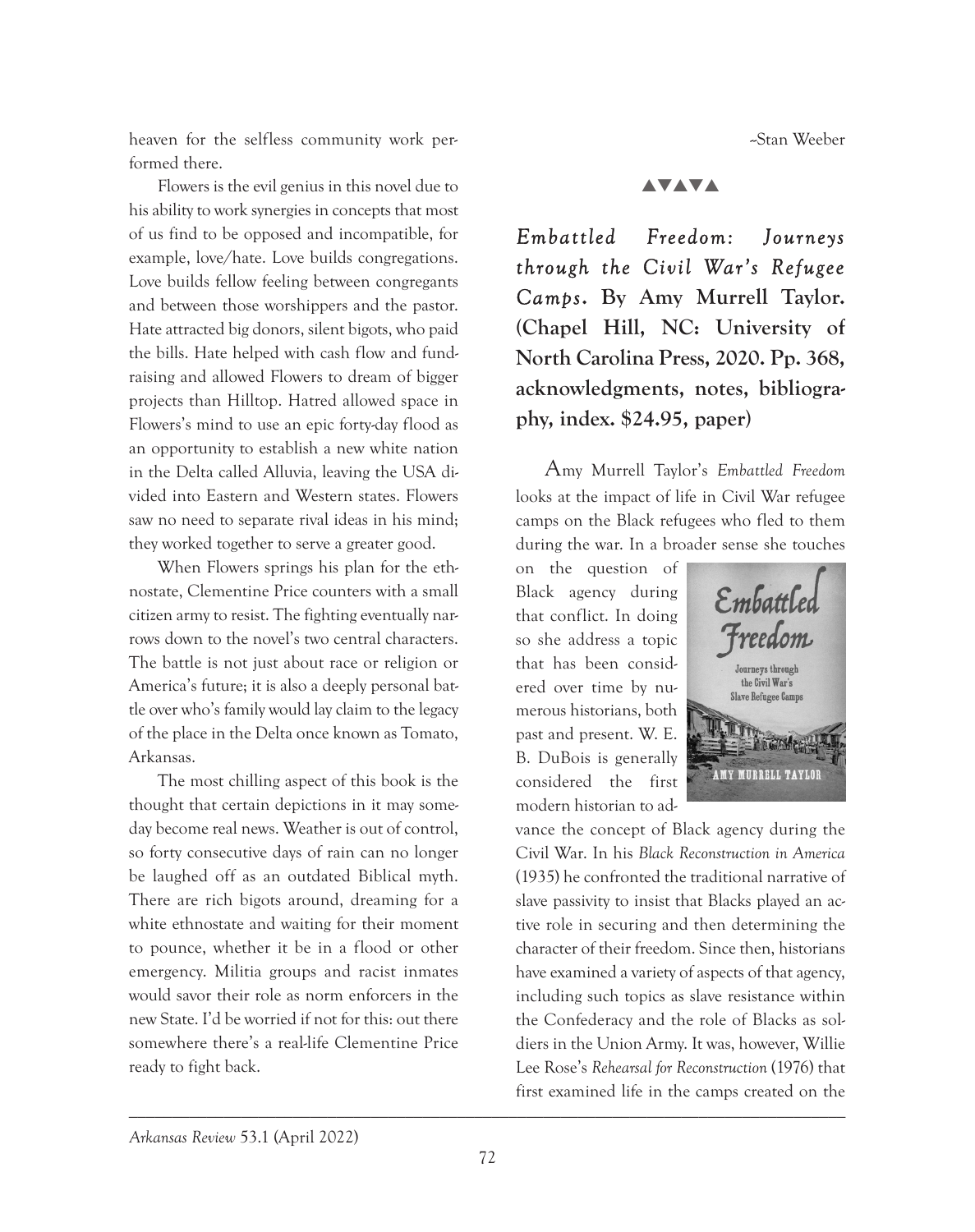Sea Islands of the South Carolina for enslaved persons who had escaped to Union lines. Rose found that military and white missionaries brought with them to the Sea Islands ideas that would have limited freedom for Blacks and left them under white control. Blacks, however, aspired to another sort of freedom and the confrontation within the camps, in other words Black agency, helped produce a definition of freedom different than whites may have intended. Scholars since Rose have recognized that experiences in these camps played a role in determining how both whites and Blacks came to understand the meaning and limits of freedom, all recognizing the formative character of camp life. Taylor recognizes this scholarship and presents a useful bibliography of it in her notes (fn. 5, pp. 251- 252).

Taylor's chief contribution to this literature is to look more broadly at life in camps located across the country. As she points out, the previous scholarship has taken narrower views of experiences within them. They have focused either on particular camps or on specific aspects of the refugee experience. The refugees, however, lived in at least some three hundred camps spread out from Virginia to the Mississippi River Valley. Her conclusion is that, as a result, what happened to the Black refugees within these camps differed greatly place to place. The interaction between unique individuals, both refugees and those who controlled the camps, and even location produced different results. Life in refugee camps was an elemental part of slavery's destruction, but in the interplay of the hopes of formerly enslaved people and the goals of the military (including the response to military necessity) and the ideas of the humanitarian overseers, the meaning of freedom was being constantly constructed and reconstructed. In many ways Taylor's story is one in which intended consequences often produced

unintended ones.

Taylor's examination of life in the camps is based on two different approaches. Eight of her chapters consider the situation in camps in a general way, relying heavily on official records, newspapers, and the correspondence and journals of those who operated the camps. These chapters look at issues such as the initial efforts to define the exact status of the refugees, the conflict between refugees and the various white interests controlling the camps over how they should be housed, the fight (especially with the military) over securing adequate food, and even disagreements over what clothing was appropriate. A particularly interesting aspect of this push and pull within the camps was exactly where they should be located, with freedmen often preferring to remain in the South, seen as home despite being the location of their enslavement, rather than being transported elsewhere. Like Willie Lee Rose, Taylor finds blacks playing a significant role in how events transpired.

In addition to this traditional narrative method Taylor provides three mini-biographies that emphasize the unique character of the camp experiences for individuals. She tells the story of Edward and Emma Whitehurst who for a time operated a store in the camp in Hampton, Virginia; Eliza Bogan, who refugeed in Helena, Arkansas; and Gabriel Burdett, who was a soldier and a minister in Camp Nelson, Kentucky. These biographies are based on impressive research in sources not always examined by scholars. She is able to piece out in great detail their experiences using documents such as county records and the papers of the Southern Claims Commission, the Compiled Military Service Records, and the Civil War Pension Files, all in the National Archives. Those interested in Arkansas history will find the tale of Eliza Bogan of particular interest. Taylor is able to flesh out her life as a slave, her

*Arkansas Review* 53.1 (April 2022)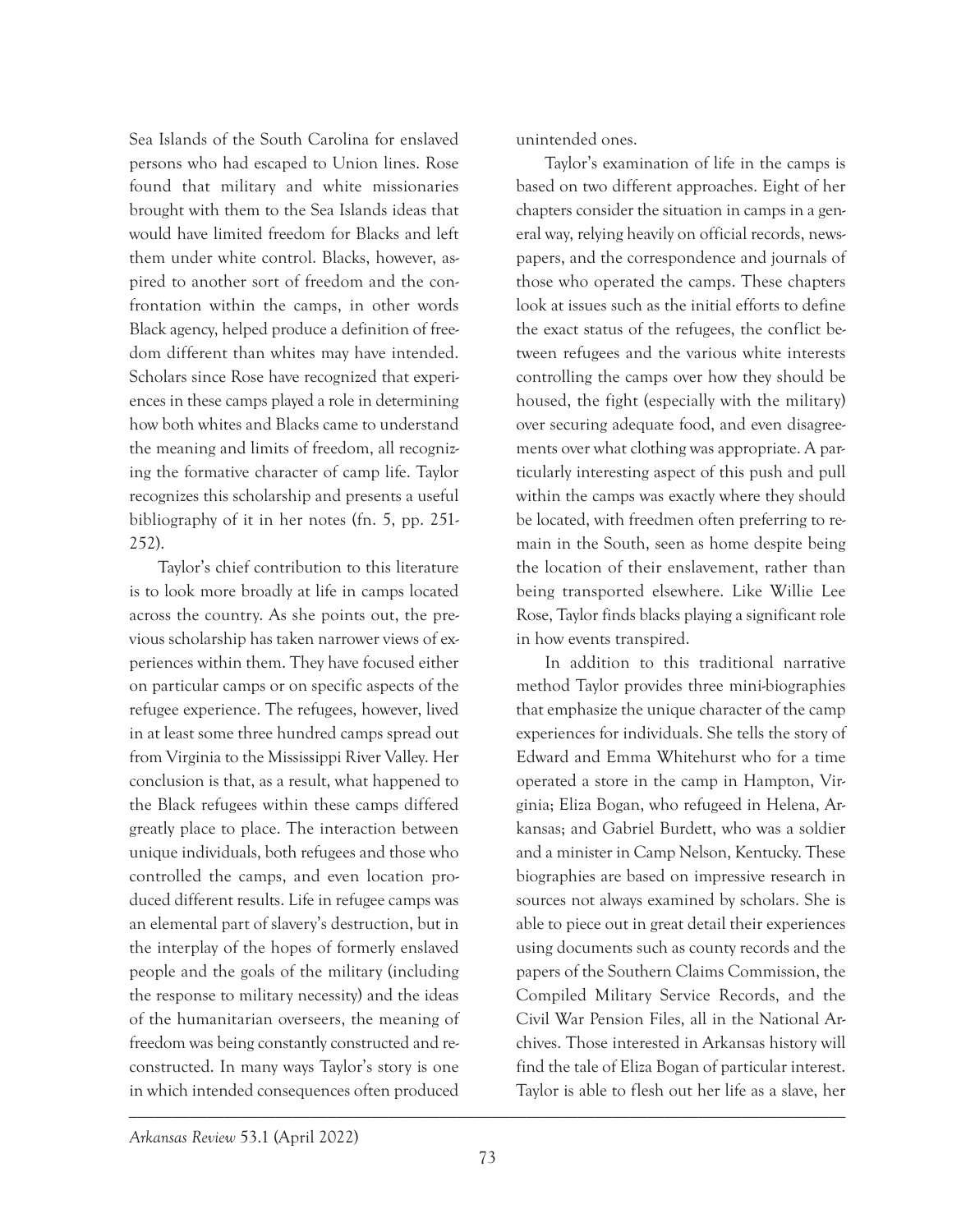reluctance to leave the plantation she was on to go to Union lines in Helena, her life working on a captured plantation, and then her joining the 1st Arkansas Infantry African Descent to be with her husband. As she does with the Whitehursts and Burdett, Taylor also follows Bogan's life after the war. In Bogan's case this meant tracing her life in Phillips County through the tragic years of segregation and the Elaine Massacre up to her death in 1928. These biographies provide a particularly human and individual meaning to the story of the life of Black refugees.

This book is highly recommended both for scholars and the general readers interested in the course of emancipation during the Civil War. Its analysis is both original and insightful. For Arkansas historians the biography of Eliza Bogan adds considerably to what we know of refugees and their wartime experiences in the state.

-Carl H. Moneyhon

## **AVAVA**

*Tearing Down the Lost Cause: The Removal of New Orleans's Confederate Statues***. By James Gill and Howard Hunter. (Jackson, MS: University Press of Mississippi, 2021 Pp. vii + 225, acknowledgments, appendices, index. \$25, hardcover)**

\_\_\_\_\_\_\_\_\_\_\_\_\_\_\_\_\_\_\_\_\_\_\_\_\_\_\_\_\_\_\_\_\_\_\_\_\_\_\_\_\_\_\_\_\_\_\_\_\_\_\_\_\_\_\_\_\_\_\_\_\_\_\_\_\_\_\_\_\_\_\_\_\_\_\_\_\_\_\_\_\_\_\_ In the nearly 160 years since the end of the Civil War it has been suggested, initially by Union army veterans as well as future generations of historians and activists, that the North won the war but lost the peace due to the South's systematic use of violence and chicanery to suppress the political, social, and economic rights of freed

former slaves and their descendants. Although significant advances have been made in the past sixty years, public commemoration of Confederate leaders and ideals serves to sanitize and exonerate a legacy of inequality that has not completely dis-



appeared from modern American society. And while it is understandable that people (even in defeat) would wish to commemorate the battlefield valor of their ancestors, it must also be acknowledged that no amount of valor or commemoration can legitimize an illegitimate cause.

In *Tearing Down the Lost Cause* James Gill and Howard Hunter explore and explain the controversial history of four Confederate statues in New Orleans, within the larger context of the city's competing interpretations of its on-going role in the nation's racial history. The Civil War and its legacy, they argue, transformed the city of New Orleans. That process of transformation continues in relation to the recent removal of the city's four Confederate statues.

In its antebellum heyday New Orleans stood distinctly apart from the rest of the South. As a cosmopolitan city, whose economic and social character reflected a diverse population of Creoles as well as large numbers of Irish and German immigrants, New Orleans created a unique cultural and social identity with broad ties to the North and elsewhere (even as the nation teetered on the brink of secession and war). For example, although outgoing Vice President John Breckinridge and the States Rights faction of the divided Democratic Party carried Louisiana in the presidential election of 1860, voters in New Orleans

*Arkansas Review* 53.1 (April 2022)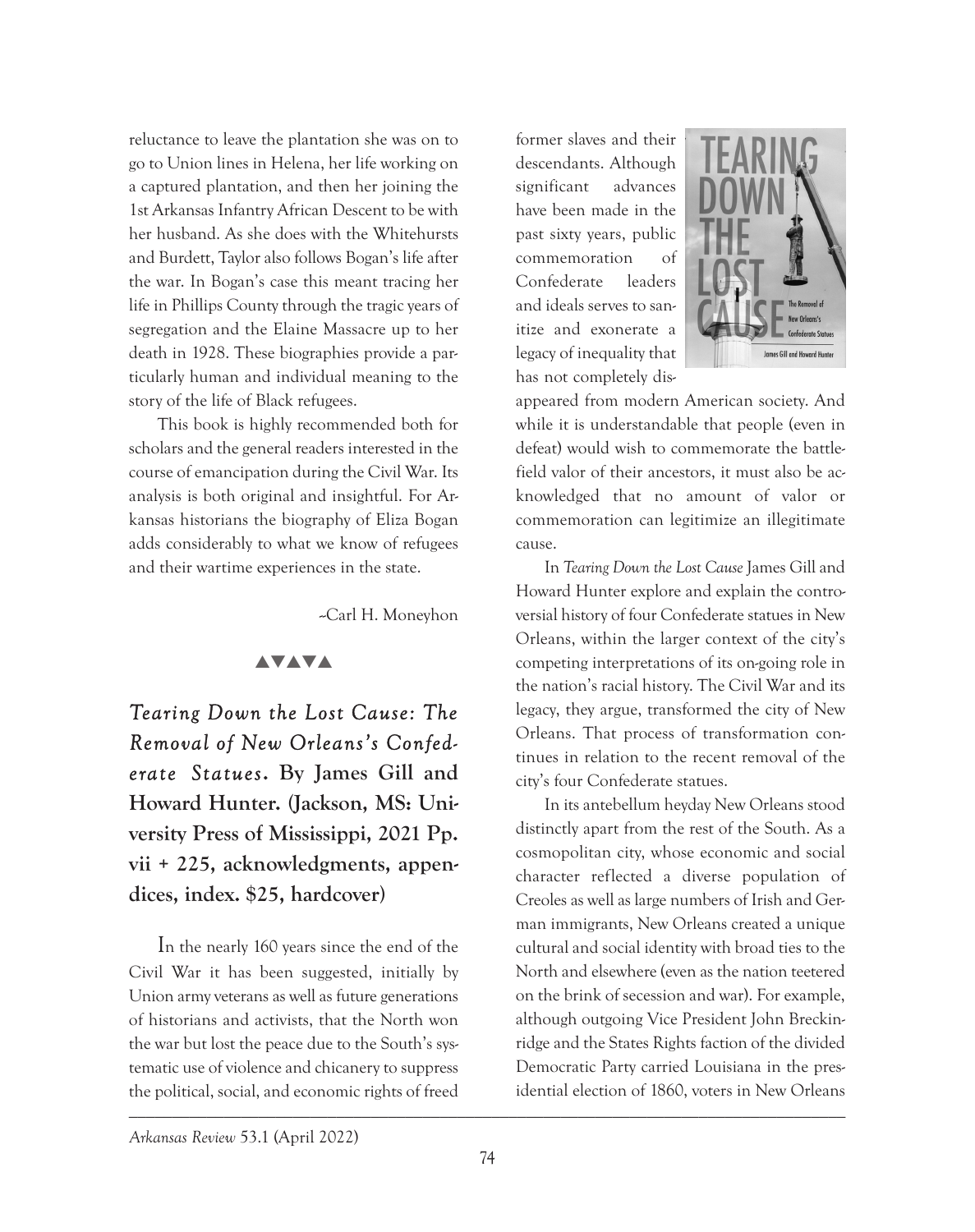cast their ballots in favor of John Bell and the comparatively moderate Constitutional Union ticket. Indeed, New Orleans and its entrepreneurial and diverse population only accepted the state's eventual secession with reluctance.

The city's population remained somewhat divided in their wartime loyalties and experiences. Captured in late April of 1862, by the combined Union forces of Admiral David Farragut and Maj. Gen. Benjamin Butler, the Crescent City spent the remainder of the war under federal occupation and as an early test case for Reconstruction policy. The post-war years witnessed additional changes to the city's legacy as it morphed into the standard-bearer of Lost Cause mythology, as embodied by efforts to commemorate and sanctify its contribution to the Confederacy and to symbolize control over the increasingly complex race relations of the post-war South.

Gill and Hunter trace the city's embrace of Confederate civic culture to the migration of numerous Confederate veterans into New Orleans in the 1880s. This gray-clad population inspired and led New Orleans's efforts to simultaneously justify racial segregation and the growing level of violence associated with white supremacy organizations, as well as to deny the central role that slavery played in the outbreak of the war.

In support of those goals, four statues played very specific symbolic roles, well beyond simple commemoration of ancestral valor. The statue of Gen. Robert E. Lee embodied the effort of Confederate veterans to search for common ground and reconciliation with their Union counterparts, through mutual admiration of Lee's actions and character on and off the battlefield, to thereby gain control of the process of reconciliation and our collective memory of the war according to the South's preferred terms of interpretation. Likewise, through their donation of the statue of Confederate President Jefferson

Davis, the Ladies Confederate Memorial Association sought to define southern patriotism through the narrow and romanticized lens of the Lost Cause along with a steadfast denial of the central role of slavery in relation to the South's antebellum development and as the primary cause of the war. The statue of Gen. P. G. T. Beauregard honored the state's most prominent native son as the embodiment of a fading French cultural presence. The Liberty Monument, erected in 1891, attempted to commemorate an essentially imaginary past as a means to justify the systematic and violent racial repression that defined New Orleans and the post-war South for decades.

New Orleans has, however, recently emerged as a leading participant in the movement to take down Confederate statues. That endeavor has inspired similar actions as part of an on-going effort to expand the public debate over still-prevalent racial inequities in twenty-first century American society. Through their thorough research and articulate narrative, Gill and Howard have produced a worthy contribution to our understanding of this emotionally-charged and timely issue. All subsequent public or published discussions of this controversial but on-going issue must consider Gill and Howard's analysis as a necessary starting point to that debate.

--Robert Patrick Bender

## **AVAVA**

*They Called Us River Rats: The Last Batture Settlement of New Orleans***. By Macon Fry. (Jackson, MS: University Press of Mississippi, 2021. Pp, xiii + 213, contents, pro-**

*Arkansas Review* 53.1 (April 2022)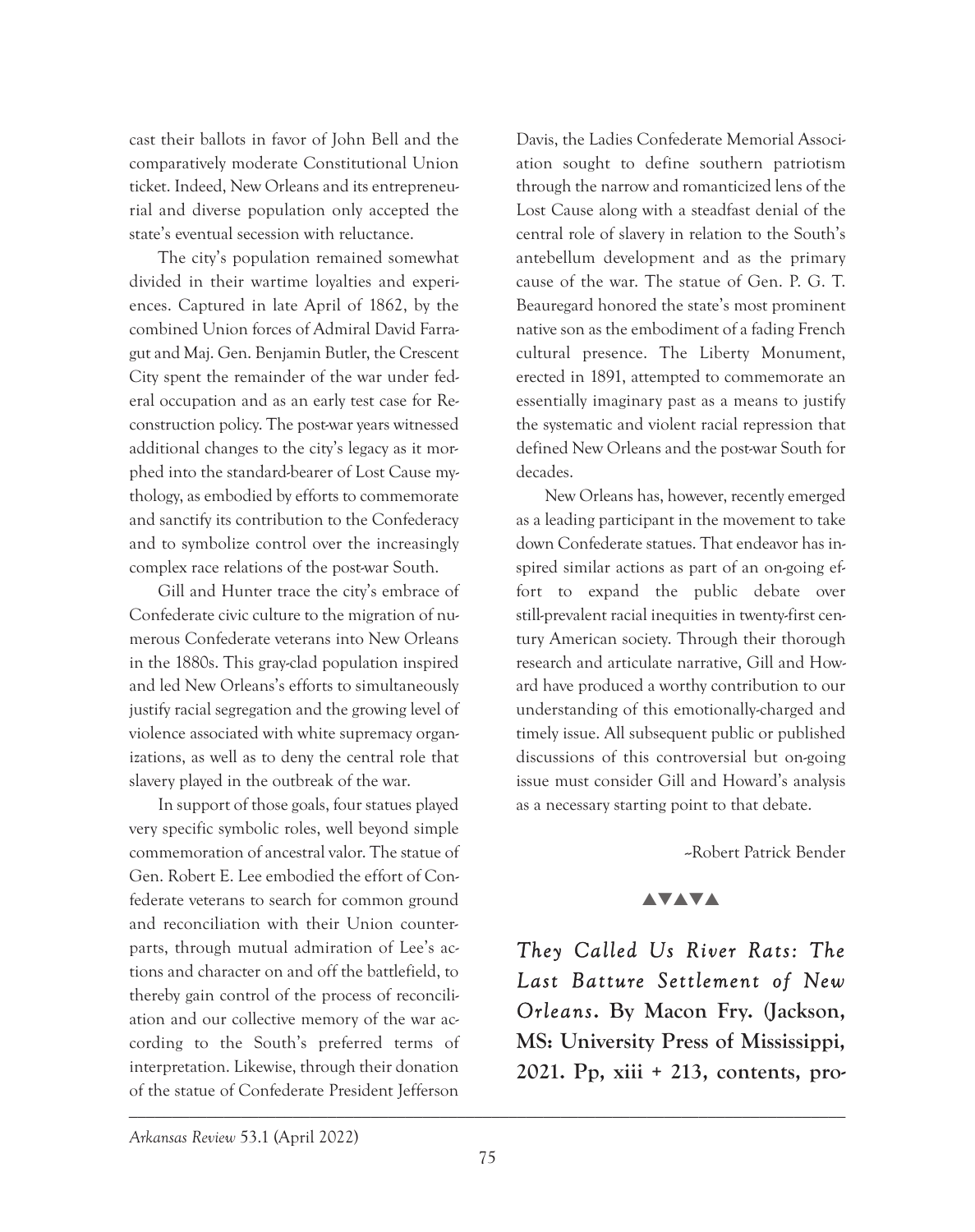# **logue, epilogue, notes, bibliography, index, 73 b&w illustrations. \$25.00, hardcover)**

Macon Fry's *They Called Us River Rats* is an insider's examination and explanation of the residents inhabiting what the book's subtitle describes as the last batture settlement of New Orleans. At times history, largely memoir, and almost always celebration,

this richly illustrated narrative introduces a community of free spirits, and their predecessors, living in crudely assembled structures perched on the batture between the Mississippi River levee and the river flowing within the normal banks. This is not a



houseboat community. Rather, these "river rats" have constructed dwellings on piers or pilings featuring reused, repurposed, salvaged, and scavenged materials. They live on property without clear title, few if any public services, and at the mercy of the river's commercial traffic, current and floods, environment hazards, and government agencies charged with maintaining the levees.

Macon Fry is the pivot around which this narrative revolves, but the book is about life in this batture settlement. Now one of the community's senior residents, Fry is not a Louisiana native. Indeed, he grew up in the suburbs of Washington, DC. Fry acknowledges, however, that the most formative portions of his childhood were summers spent at the family's cottage along the Rappahannock River. This Chesapeake Estuary environment had, Fry later recounted,

"everything I wanted. I can't remember not knowing that I would live on a river" (p. xiii).

Having completed graduate school, Fry activated this desire by moving to New Orleans—an environment he describes as "a place of warmth and decay on the nation's greatest river" (p. 3). For the next few years Fry lived an urbanite existence in a neighborhood surrounding Tulane University. He was near the river but separated from it by the great Mississippi River levee. This all changed one evening in 1985 at a local tavern when Fry encountered a character identified only as Rob. This chance meeting generated a conversation focused on mutual fascination with riverine environments. Rob's comment that he lived on the river side of the levee led to an impromptu visit to his camp. Macon had found Nirvana. His description reveals a lot about the man and the structure:

The single twelve-by-fourteen-foot room contained a sleeping pallet, a crate of bike repair tools, and a wooden spool-table. . . . A plywood countertop supported an unplumbed sink and a two-burner Coleman stove. The tiny gas oven had no supply line. No electricity. No water. No gas. No toilet. Perfect! (p.4)

The serendipity continued when Rob announced his intention to move as the \$100 per month rent was more than he could afford. Macon leapt at the opportunity to become the next occupant. He wrote later "[m]y life in the last river community on the lower Mississippi began that damp night" (p. 6).

While the focus of Fry's interest is the people inhabiting this batture settlement, he supports the narrative with adequate geographic and historic context. Some *Arkansas Review* readers may appreciate greater attention to these topics. Fortunately, that information is readily available. Those seeking a more precise explanation of the

*Arkansas Review* 53.1 (April 2022)